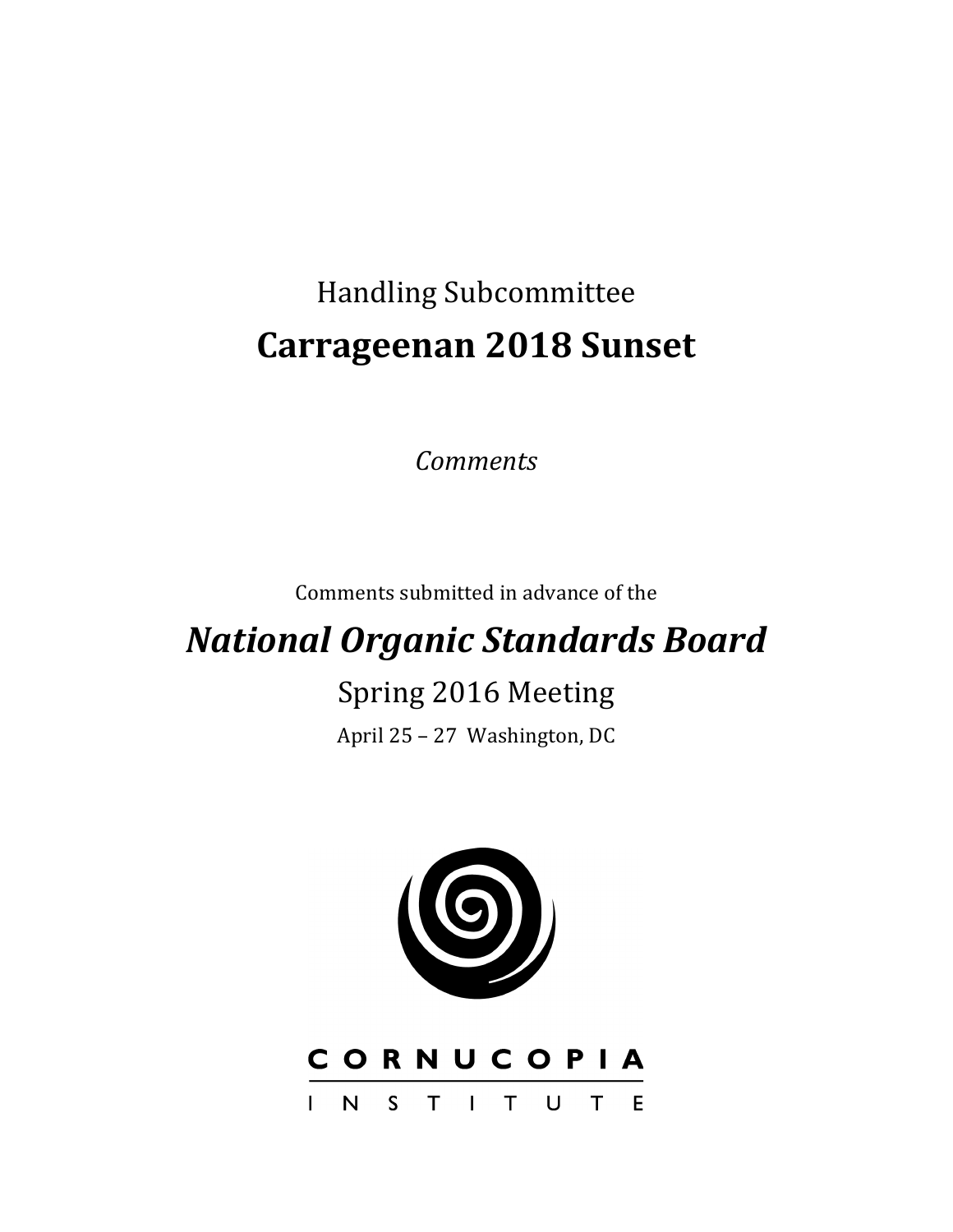The Cornucopia Institute P.O. Box 126 Cornucopia, WI 54827 608-625-2000 voice 866-861-2214 fax cultivate@cornucopia.org www.cornucopia.org

Copyright © 2016, The Cornucopia Institute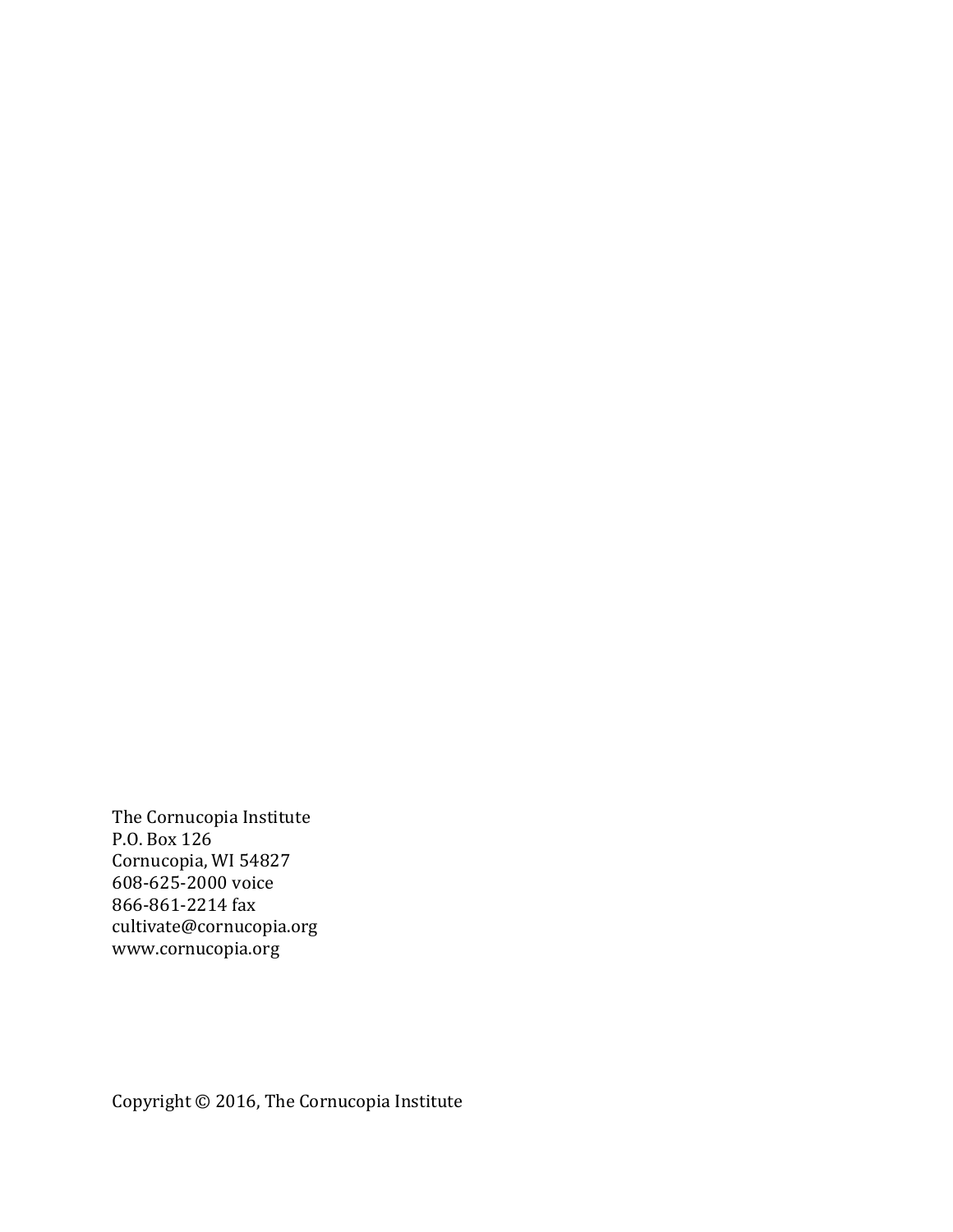### **CONTENTS**

| In Reference to Specific Questions Posed by the Handling Subcommittee  13 |  |
|---------------------------------------------------------------------------|--|
|                                                                           |  |
|                                                                           |  |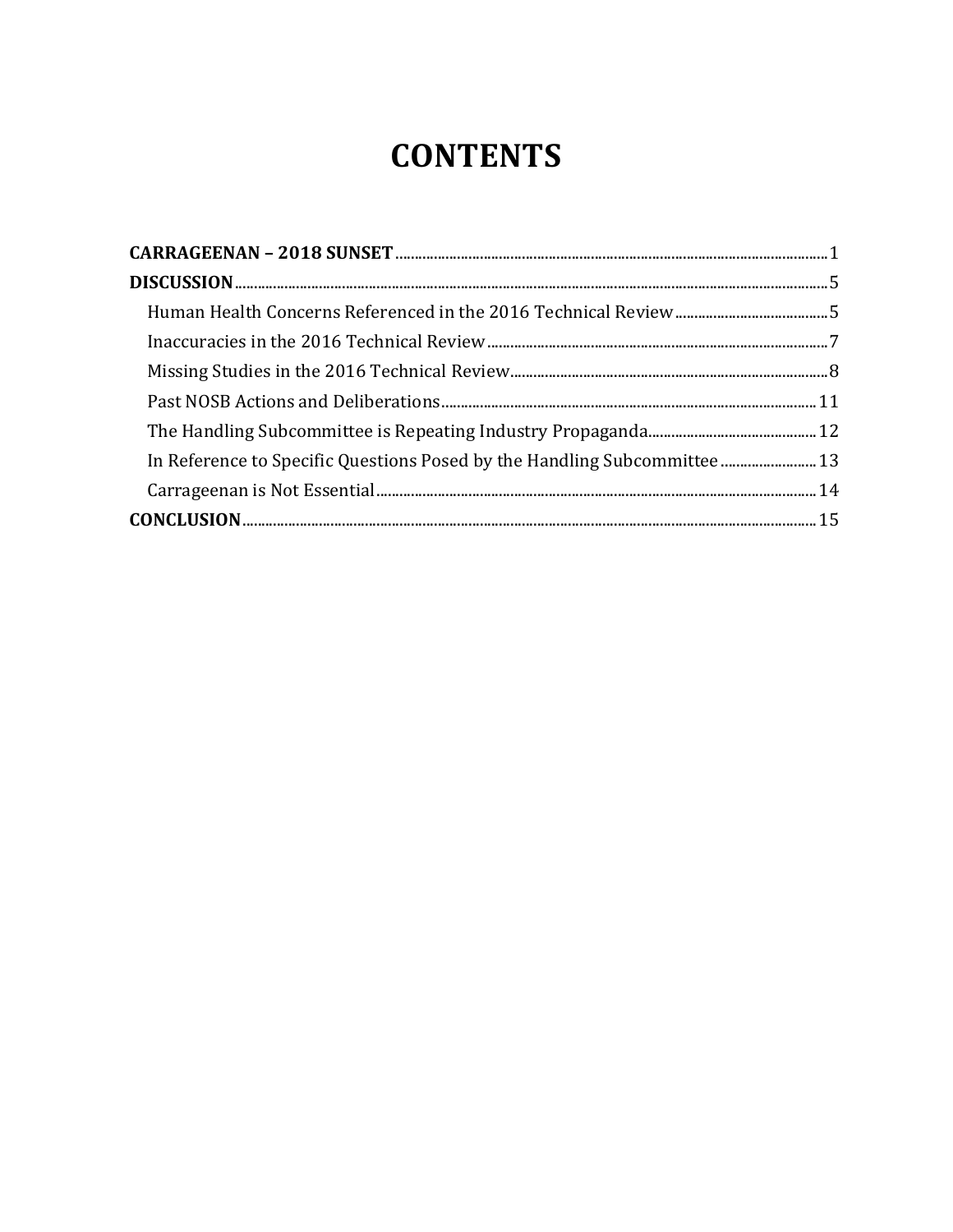### **HANDLING SUBCOMMITTEE**

### **Carrageenan – 2018 Sunset**

#### **SUMMARY**

The Cornucopia Institute **opposes** the relisting of carrageenan at 205.605(a) Nonagricultural (Nonorganic) substances allowed as ingredients in or on processed products labeled as "organic" or "made with organic (specified ingredients or food group(s))" because of decades of public scientific research showing biological **reactivity in human cells causing harm to human health**. Carrageenan also lacks essentiality.

#### *Rationale:*

- $\triangleright$  Carrageenan is non-essential. **Every organic product containing carrageenan has** an organic alternative, being produced by one or more competitors.
- $\triangleright$  The 2016 TR fails to discuss the undisputed fact that degraded carrageenan is **present within food-grade carrageenan.** At the request of European regulators, the Marinalg Working Group attempted to reliably measure the amount of degraded carrageenan in food-grade carrageenan. The lab results were posted online and proved that bioactive, low molecular weight carrageenans (poligeenan) were present in all samples of food-grade carrageenan. Fortunately, The Cornucopia Institute downloaded these documents before they were subsequently removed from the internet by the industry lobby.<sup>1</sup>
- $\triangleright$  As a result, the 2005 European Commission's recommendation that no more than 5% of foodgrade carrageenan fractions should have molecular weight below 50  $kDa<sup>2</sup>$  has not been met by the industry.<sup>3,4</sup>
- $\triangleright$  The statement made by the NOSB handling subcommittee that they are "troubled" that the research showing inflammation and glucose intolerance is all from one research team and has not been replicated," is **simply not true**.

<sup>&</sup>lt;sup>1</sup> Marinalg International (2006) Technical Position on Measurements Related to Meeting the EC Molecular Weight <sup>2</sup> European Committee Scientific Committee on Food. Opinion on Carrageenan. Expressed on 5 March 2003. Avail

 $^3$  www.coruncopia.org (reports tab)<br> $^4$  Marinalg International (2006) Technical Position on Measurements Related to Meeting the EC Molecular Weight distribution Specification for Carrageenan and PES. (Formally available online, but later removed by the company. Appendix B in Cornucopia's carrageenan report www.cornucopia.org).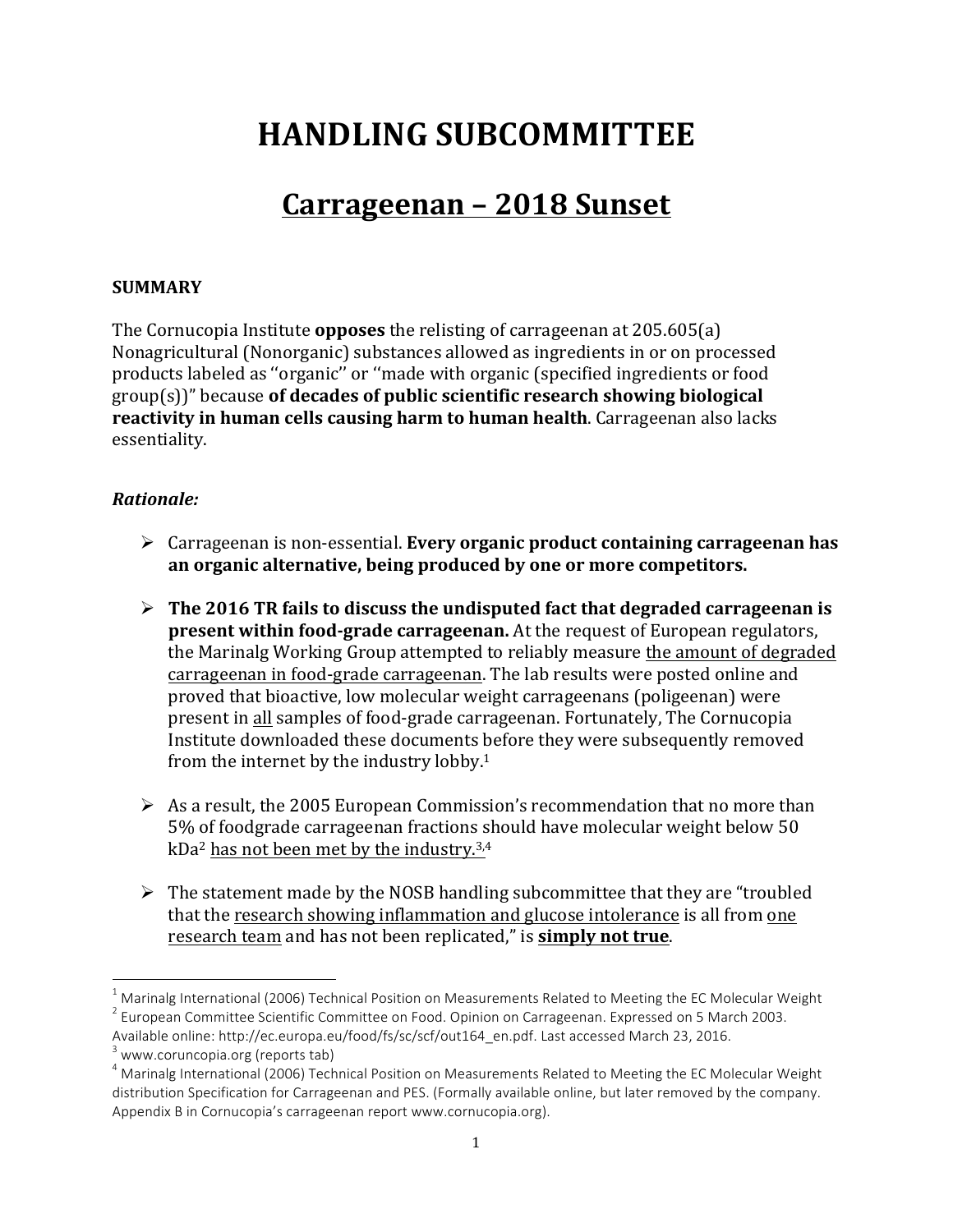- $\circ$  There are a number of labs around the world that have studied the inflammatory effects of carrageenan. **Approximately 10,000 references in PubMed occur when "inflammation and carrageenan"** is searched. In the European Commission review from 2003, hundreds of studies that discussed the effects of carrageenan on intestinal inflammation were reviewed. A few important references that are missing from the TR include:
	- 1. The clinical impact of carrageenan and diabetes, currently being studied in Germany (University of Tuebingen, Dr. Robert Wagner and Dr. Norbert Stefan).<sup>5</sup>
	- 2. The effects of carrageenan on insulin resistance and inhibition of insulin signaling, currently being studied by T.W. Jung, S.Y. Lee, and H.C. Hong.<sup>6</sup>
	- 3. The induction of diabetes by carrageenan in an animal model, studied by H.S. Baek and J.W. Yoon (1991).<sup>7</sup>
	- 4. NIH-supported Mouse Metabolic Phenotyping Center at Vanderbilt has demonstrated the impact of carrageenan exposure on responses to insulin in hyperinsulinemic-euglycemic mouse studies. $8$
- $\triangleright$  The positions taken by regulatory agencies have been influenced by **aggressive lobbying and industry-funded reports about carrageenan — by law the NOSB needs to take a more critical approach.** The positions taken by the regulatory agencies are often based on a single study in which critical points are obfuscated.

As an example, the recent infant pig feeding study<sup>9</sup>, on which the Joint  $FAO/WHO$ Expert Committee on Food Additives (JECFA) partially based its decision, contained several critical flaws including (this questionable, industry-funded research was heavily relied upon by the HS):

- 1) Use of infant pigs in which the innate immune response to carrageenan is expected to be less than in humans.
- 2) Onset of the pig study was after ingestion of maternal colostrum and maternal

<sup>&</sup>lt;sup>5</sup> https://clinicaltrials.gov/ct2/show/NCT02629705. Last accessed on March 23, 2016.<br><sup>6</sup> Jung TW, Lee SY, Hong HC, Choi HY, Yoo JH, Baik SH, and Choi KM (2014) AMPK activator-mediated inhibition of endoplasmic reticulum stress ameliorates carrageenan-induced insulin resistance through the suppression of selenoprotein P in HepG2 hepatocytes. Molecular and Cellular Endocrinology 382(1):66-73.<br><sup>7</sup> Baek HS and Yoon Jw (1991) Direct involvement of macrophages in destruction of beta-cells leading to

development of diabetes in virus-infected mice. *Diabetes* 40(12):1586-97.<br><sup>8</sup> Bhattacharyya S, Feferman L, Unterman T, Tobacman JK. (2015) Exposure to common food additive carrageenan alone leads to fasting hyperglycemia and in combination with high fat diet exacerbates glucose intolerance and hyperlipidemia without effect on weight. Journal of Diabetes Research:513429. doi: 10.1155/2015/513429.<br><sup>9</sup> Weiner ML et al (2015) An infant formula toxicity and toxicokinetic feeding study on carrageenan in preweaning

piglets with special attention to the immune system and gastrointestinal tract. Food and Chemical Toxicology 77:120-131.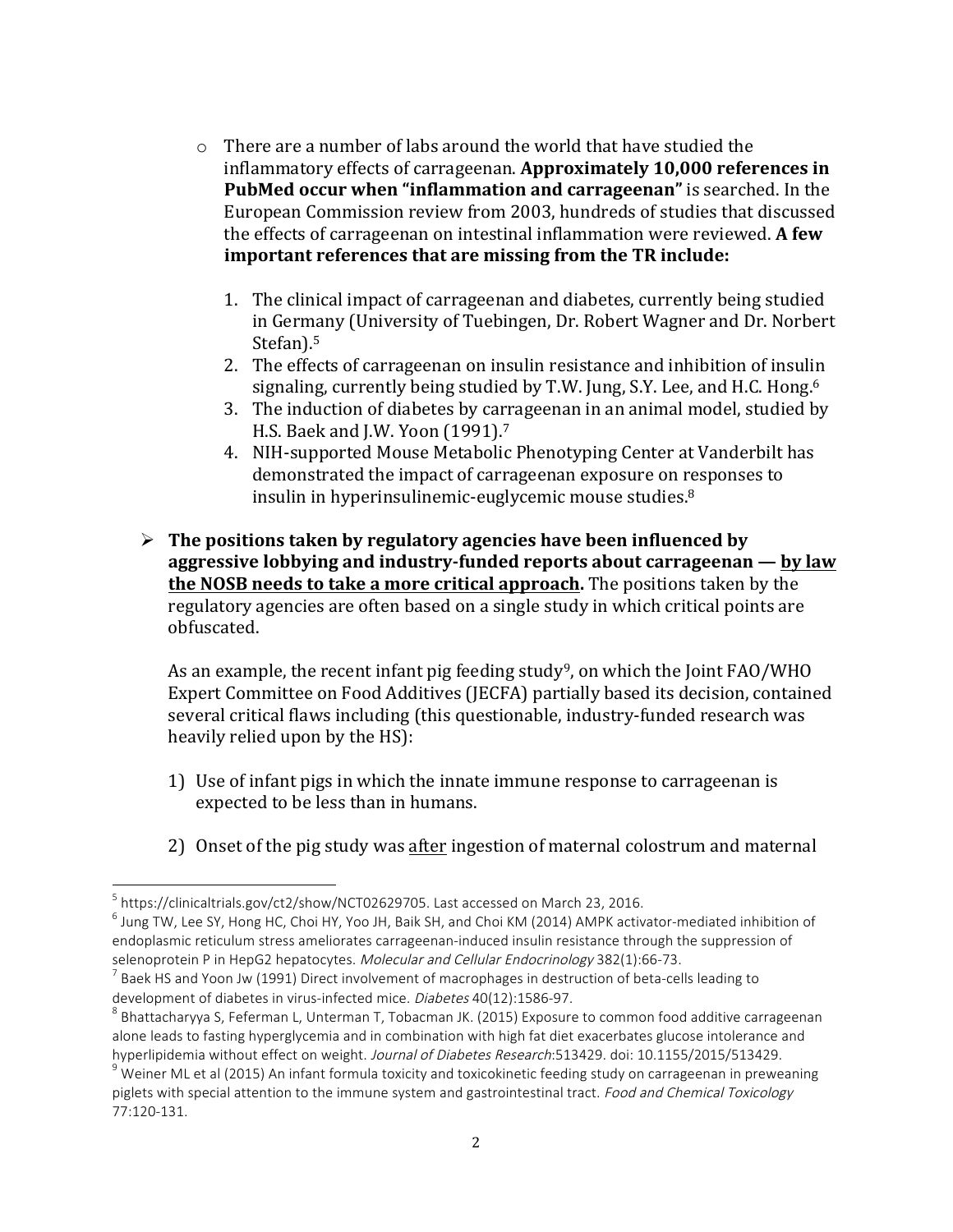feeding for an *unspecified*, and variable number of days, unlike the common use in human infant formula feeding at birth.

- 3) Several "incidental" deaths occurred during the study with no explanation.
- 4) Watery feces were increased in the carrageenan-treated animals.
- 5) Glycosuria (the excretion of excessive water in urine) occurred in 4 out of 12 animals.
- 6) Rectal weight was significantly reduced in males that received carrageenan.
- 7) Weights were reported without ranges or standard deviations.
- 8) Animals entered the study close to the age of weaning, rather than immediately after birth.
- 9) Histopathology images demonstrate differences between control and carrageenan-treated tissues that were not included in the text.
- 10) There was an absence of any long-term data. [Tobacman, personal] communication]

There were many similar flaws including prolonged recovery periods following exposure to carrageenan in the Benitz feeding studies also used by the World Health Organization to determine that carrageenan is safe<sup>10</sup>. Even with this prolonged recovery, there were significant changes in the endothelial cells of the livers of the monkeys treated with carrageenan. [Tobacman, personal communication]

- $\triangleright$  The 2016 TR states that "carrageenan can be avoided by sensitive individuals as it is included in the label, thereby making it easy to avoid." This is incorrect. With this logic, all "sensitive" consumers would have to be knowledgeable about carrageenan's inflammatory characteristics. Furthermore, when carrageenan is a "secondary" ingredient, as in condensed milk, beer, and cream, it is not listed on the label.
- $\triangleright$  The statement made by the NOSB subcommittee that "only some people are sensitive" is inaccurate. **Carrageenan is bioactive and inflammatory (and a potential carcinogen due to long-term exposure) in all individuals, not just** those who exhibit acute symptoms.

It might be true that only a subset of the population exhibit acute symptoms. However, the specific chemical composition of carrageenan is immunogenic due to

 $^{10}$  Benitz KF, Golberg L, and Coulston F. (1973) Intestinal effects of carrageenans in the Rhesus monkey (*Macaca* mulatta). Food and Cosmetics Toxicology 11:565-575.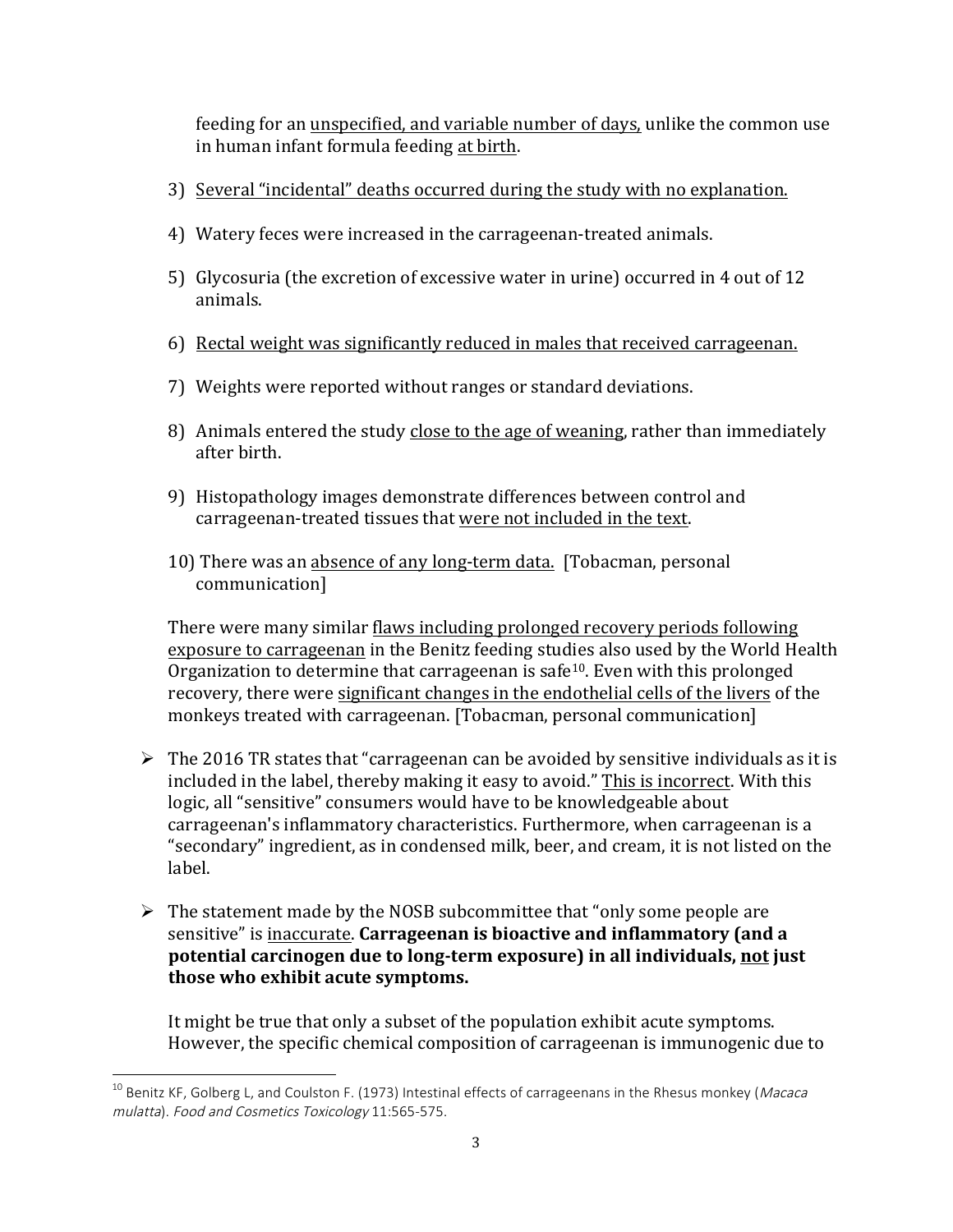the presence of the galactose-alpha-1,3-galactose bond, which humans do not make. Therefore, the effects of carrageenan occur in all individuals and are independent of the molecular weight, although more harmful effects are observed with lower molecular weight carrageenans (which are present in all food-grade carrageenan).

- $\triangleright$  Industry has also tried to discount studies in human colonic epithelial cell line NCM460, which is routinely used in many cell culture studies (not just investigating carrageenan) because it enables survival in culture. This is not an issue, because all of the studies had controls that were **not** exposed to carrageenan for comparison, and data were analyzed by appropriate statistics.
- $\triangleright$  Studies have also shown inflammation in normal human colonic epithelial cells from colon surgery specimens, from other established rodent and human intestinal cell lines, and in mouse models.<sup>11</sup>
- $\triangleright$  It's widely accepted that degraded carrageenan is dangerous to human health. **Several studies, have demonstrated that food grade carrageenan, when exposed to stomach acid, degrades in the digestive track** posing significant, potential risk.<sup>12,13</sup>
- $\triangleright$  Studies that look at the average molecular weight of carrageenan, many of which are discussed in the TR, are not useful because they **obscure the presence of lower molecular weight forms that contaminate all food grade carrageenan.**
- $\triangleright$  The lack of more "dose-response" studies has been erroneously criticized in reports funded by industry, but several dose-response studies have been performed. The amount of carrageenan exposure in many of the experiments that demonstrate inflammation is less than what is consumed in the typical diet (average carrageenan consumption of  $250$  mg/day. Levels of daily consumption of carrageenan in the diet may be much higher, on the order of  $18-40$  mg/kg/d).

<sup>&</sup>lt;sup>11</sup> Borthakur A, Bhattacharyya S, Dudeja PK, and Tobacman JK (2007) Carrageenan induces interleukin-8 production through distinct Bc110 pathway in normal human colonic epithelial cells. American Journal of Gastrointestinal Liver Physiology 292: G829-G838.

<sup>&</sup>lt;sup>12</sup> Uno Y, Omoto T, Goto Y, Asai I, Nakamura M, and Maitani T (2001) Molecular weight distribution of carrageenans studies by a combined gel permeation/inductively coupled plasma (GPC/ICP) method. *Food Additives and Contaminants* 18: 763-772.<br><sup>13</sup> Pittman KA, Goldberg L, and Coulston F (1976) Carrageenan: the effect of molecular weight and polymer type on

its uptake, excretion and degradation in animals. *Food and Cosmetics Toxicology* 14(2):85-93.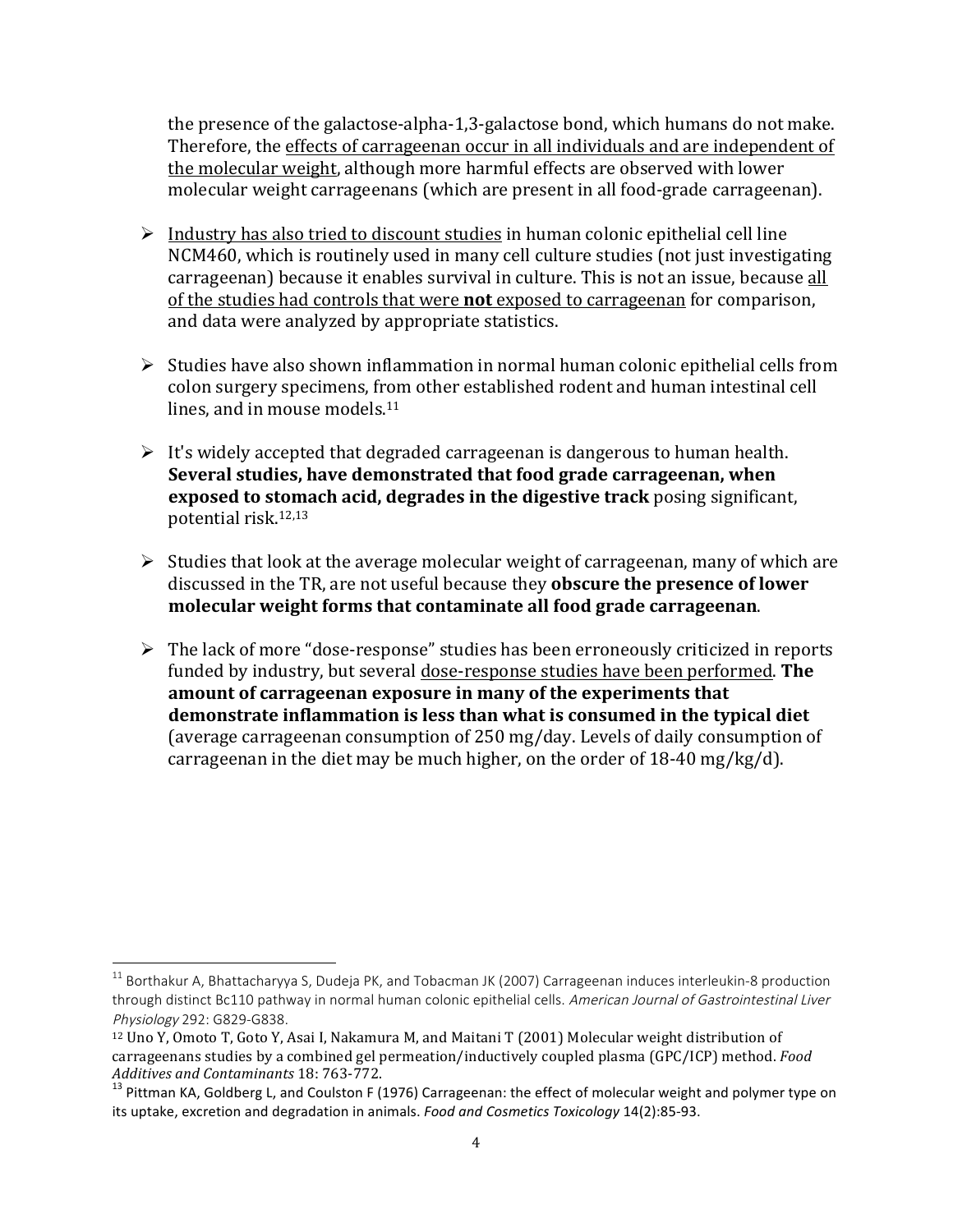#### **DISCUSSION**

 

Carrageenan functions as a bulking agent, carrier, emulsifier, gelling agent, glazing agent, humectant, stabilizer, or thickener. It is typically used at a rate ranging from 0.03% to 0.75%, and its most common uses are in dairy products, non-dairy "milk" analogs, processed meats, yogurts, chewable vitamins, pizza crusts, toothpastes, wet pet foods and drink mixes.

It is a direct food additive with an **average** molecular weight of 200-800 kDa, and may be referred to as "undegraded" or "native" carrageenan in the literature, however **this** misrepresents the substance because all carrageenan contains some detectable **percentage of degraded carrageenan (used to induce cancer to study antiinflammatory drugs)**. The kappa, iota or lambda formation of carrageenan is defined by the number and position of sulfate groups, but all types are used in foods.

The European Commission's recommendation that no more than 5% of carrageenan fractions should have molecular weight below 50 kDa<sup>14</sup> has been impossible for the industry to comply with, based on their own reports.<sup>15</sup> Carrageenan with molecular weight less than 50kDa are thought to cause the most severe health problems.

#### **Human Health Concerns Referenced in the 2016 Technical Review**

A number of studies by multiple researchers have identified potential human health concerns, including:

- "The literature is in agreement that poligeenan **causes ulcerations of the cecus and proximal colon in experimental animals**, leading to its classification by the International Agency for Research on Cancer as a **possible human carcinogen**" (line 27-29).
- "In an early in vivo study by Pittman, Golberg and Coulston  $(1975)^{16}$ , carrageenan was given to guinea pigs, monkeys and rats via drinking water or in the diet. Fecal and liver samples were examined quantitatively by gel electrophoresis to determine changes in molecular weight of carrageenans after passing through the digestive tract. The **study** demonstrated that high molecular weight carrageenans are degraded to some **extent as a result of their passage through the intestinal tract.**

 $14$  European Committee Scientific Committee on Food. Opinion on Carrageenan. Expressed on 5 March 2003. Available online: http://ec.europa.eu/food/fs/sc/scf/out164\_en.pdf. Last accessed March 23, 2016.<br><sup>15</sup> Marinalg International (2006) Technical Position on Measurements Related to Meeting the EC Molecular Weight

distribution Specification for Carrageenan and PES. (Formally available online, but later removed by the company. Appendix B in Cornucopia's carrageenan report www.cornucopia.org).<br><sup>16</sup> Pittman KA, Goldberg L, and Coulston F (1976) Carrageenan: the effect of molecular weight and polymer type on

its uptake, excretion and degradation in animals. Food and Cosmetics Toxicology 14(2):85-93.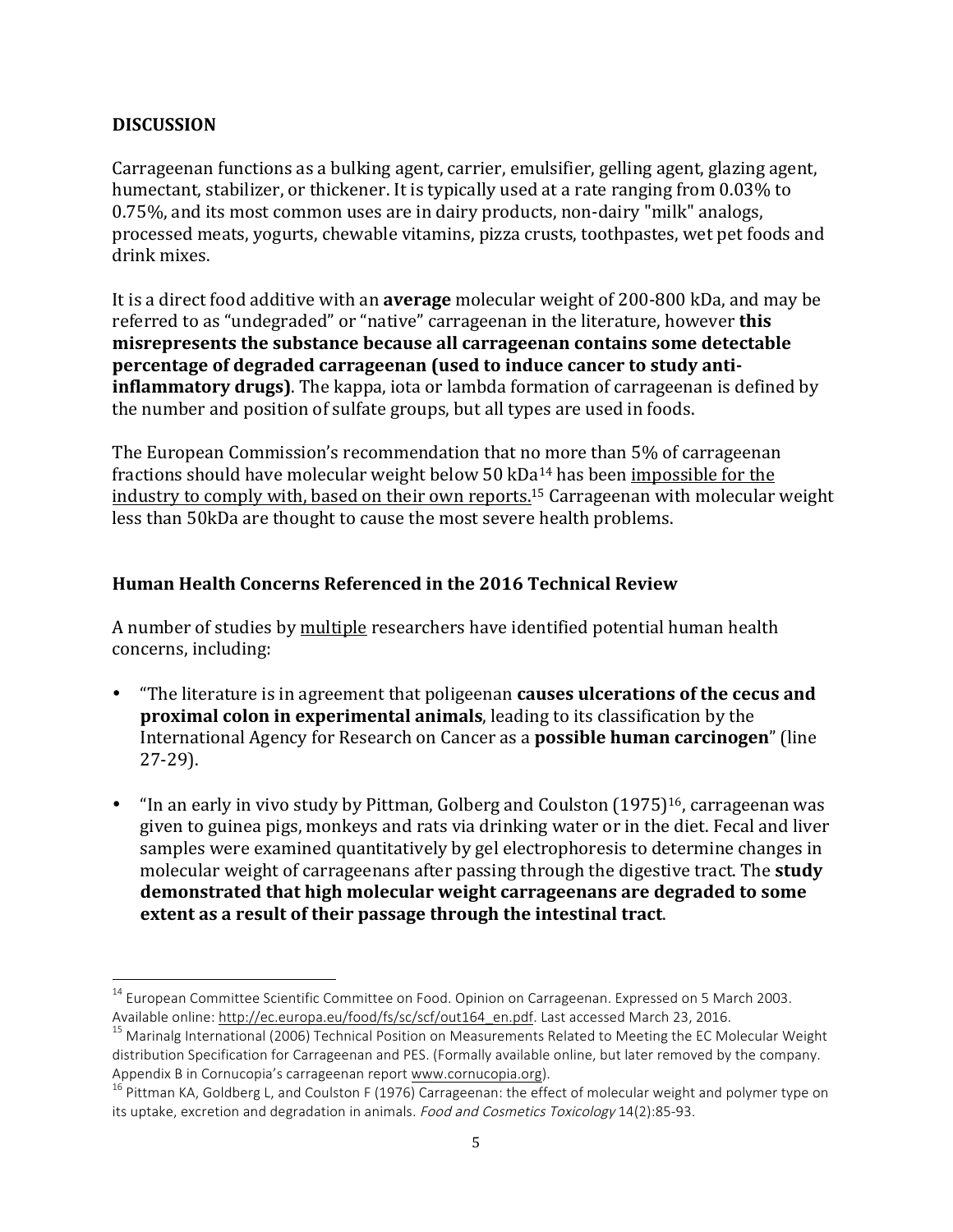- Polysaccharides such as carrageenan are depolymerized (degraded) in acid solution, and the rate of polymerization depends on pH and temperature (Capron, Yvon and Muller 1996)<sup>17</sup>. The findings showed that **after 2 hours in simulated gastric juice at pH** 1.2, almost 90% of the carrageenan had a mass of less than 100 kDa and 25% had a mass of less than 20 kDa.
- "Grasso et al.  $(1973)^{18}$  identified multiple pin-point caecal and colonic ulcerations in guinea pigs after being fed 5% diet of carrageenan for 45 days" (line 116-117).
- "A series of studies has shown that carrageenan **can induce a complex inflammatory** cascade in human intestinal epithelial cells through an immune-mediated **mechanism** (Borthakur et al. 2012)<sup>19</sup> and a reactive oxygen species (ROS)-mediated mechanism (Bhattacharyya, Dudeja and Tobacman 2008)<sup>20</sup>, which contribute to an inflammatory response. A feedback loop leads to extended inflammation... (Bhattacharya et al. 2010a<sup>21</sup>, Borthakur et al. 2007<sup>22</sup>; Bhattacharyya et al. 2010b<sup>23</sup>; Bhattacharyya, Feferman, and Tobacman 2015<sup>24</sup>)" (lines 147-155).
- "A review article by Tobacman  $(2001)$  of animal studies on the effects of carrageenan and poligeenan on gastrointestinal health concluded that **undegraded carrageenan is associated with intestinal ulcerations and neoplasms**. The article attributed these issues to the **contamination of undegraded carrageenan by components of low molecular weight**, the spontaneous metabolism to lower molecular weight by acid hydrolysis under conditions of normal digestion, or the interactions with intestinal bacteria. (Nicklin and Miller 1984<sup>25</sup>; Rustia, Shubik and Patil 1980<sup>26</sup>; Pittman, Golberg

<sup>&</sup>lt;sup>17</sup> Capron IM, Yvon, and Muller G (1996) In-vitro gastric stability of carrageenan. Food Hydrocolloids 10(2):345.

<sup>&</sup>lt;sup>18</sup> Grasso PM, Sharrat MB, Carpanini, and Gangolli SD (1973). "Studies on Carrageenan and Large-bowel Ulceration<br>in Mammals "*Food Cosmetic Toxicology* 11:555-564.

<sup>&</sup>lt;sup>19</sup> Borthakur A, Bhattacharyya S, Anbazhagan AN, Kumar A, Dudeja PK, Tobacman JK. (2012) Prolongation of carrageenan-induced inflammation in human colonic epithelial cells by activation of an NFKB-BCL10 loop. Biochimica Biophysica Acta 1822(8):1300-7.<br><sup>20</sup> Bhattacharyya S, Dudeja PK, Tobacman JK. (2008) Carrageenan-induced NFkappaB activation depends on distinct

pathways mediated by reactive oxygen species and Hsp27 or by Bcl10.

Biochimica Biophysica Acta 1780(7-8):973-82.<br><sup>21</sup> Bhattacharya, Sumit, et al. (2010) B-cell CLL/Lymphoma 10 (BCL10) Is Required for NF-kB Production by Both 316 Canonicl and Noncanonical Pathways and for Nf-kB-inducing Kinase (NIK) Phosphorylation. Journal of Biological Chemistry 285(1): 522-530.<br><sup>22</sup> Borthakur A, Bhattacharyya S, Dudeja PK, and Tobacman JK (2007) Carrageenan induces interleukin-8 production

through distinct Bc110 pathway in normal human colonic epithelial cells. American Journal of Gastrointestinal Liver

Physiology 292:G829-G838.<br><sup>23</sup> Bhattacharya S et al. (2010) Carrageenan-induced innate immune response is modified by enzymes that hydrolyze<br>distinct galactosidic bonds. *Journal of Nutritional Biochemistry* 21: 906-913.

<sup>&</sup>lt;sup>24</sup> Bhattachayra S, Feferman L, and Tobacman JK. (2015) Carrageenan Inhibits Insulin Signaling through GRB10mediated Decrease in Tyr(p)-ISR1 and through Inflammation-induced Increase in Ser(P)<sup>307</sup>-IRS1. *Journal of Biological* Chemistry 290(17): 10764-10774.<br><sup>25</sup> Nicklin S and Miller K (1984) Effect of orally administered food-grade carrageenans on antibody-mediated and

cell-mediated immunity in the inbred rat. Food Chemical Toxicology 22(8): 615-621.<br><sup>26</sup> Rustia M, Shubik P, and Patil K (1980) Lifespan carcinogenicity tests with native carrageenan in rats and hamsters.

Cancer Letters 11:1-10.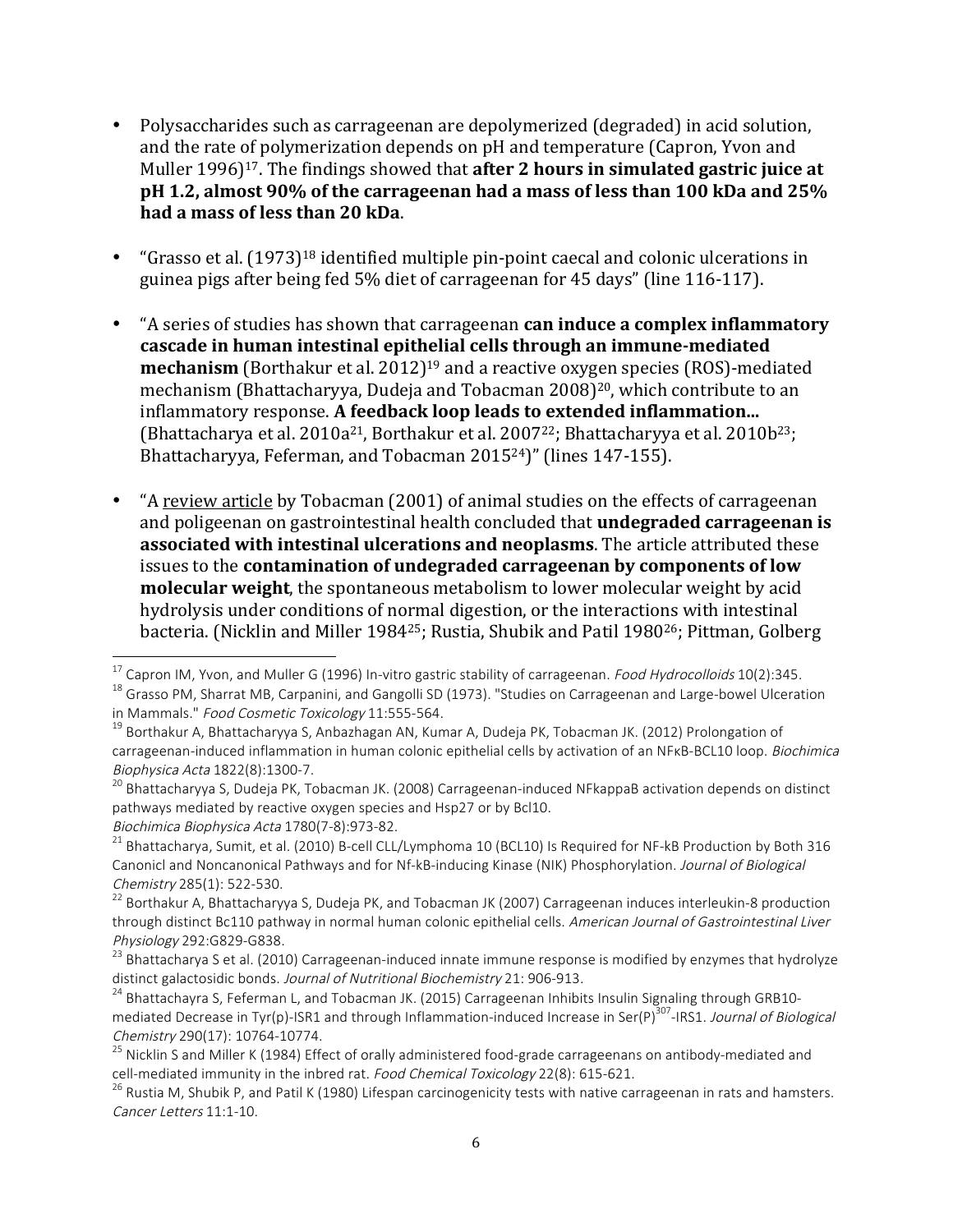and Coulston 1975<sup>27</sup>; Engster and Abraham 1976<sup>28</sup>; Poulsen 1973<sup>29</sup>; Benitz, Golberg and Coulston 1973<sup>30</sup>; Grasso et al. 1973<sup>31</sup>)" (lines 161-165).

• "Since different animal species, different animals within the same species, and different human intestinal cell lines have produced different experimental results, it is reasonable to expect that humans may also experience varying degrees of **sensitivity to carrageenan in the diet**" (lines 177-180).

#### **Inaccuracies in the 2016 Technical Review**

- "Poligeenan, also called "degraded carrageenan" or "C16" in the literature, is a distinctly different substance from foodgrade carrageenan..." (line 19-20). **Correction: Poligeenan(degraded carrageenan) is found in food-grade carrageenan.**
- "Poligeenan (CAS# 53973-98-1) is an artificially formed polymer produced by subjecting carrageenan to extensive acid hydrolysis at low  $pH(0.9-1.3)$  and high temperatures  $(>80^{\circ} \text{ C})$  for an extended period of time." (line 19-22) **Correction: poligeenan is found naturally in all red seaweeds and in food-grade carrageenan.**
- "Its [poligeenan] only application today is as a 25 component of x-ray imaging diagnostic products" (line 24-25). **Correction: carrageenan is used in research to** induce inflammation and study the effect of anti-inflammatory drugs.
- "It is possible that food-grade carrageenan may contain some low molecular weight fractions that are equivalent to poligeenan, although validated analytical methods to accurately measure the low molecular weight distributions of carrageenan are not fully developed or available to the industry" (lines 31-33). Correction: reports from both academia and industry show that food-grade carrageenan is well documented to **contain poligeenan.**

<sup>&</sup>lt;sup>27</sup> Pittman KA, Goldberg L, and Coulston F (1976) Carrageenan: the effect of molecular weight and polymer type on

its uptake, excretion and degradation in animals. Food and Cosmetics Toxicology 14(2):85-93.<br><sup>28</sup> Engster M and Abraham R (1976) Cecal response to different molecular weights and types of carrageenan in the<br>guinea pig. Tox

<sup>&</sup>lt;sup>29</sup> Poulsen E (1973) Short-term Peroral Toxicity of Undegraded Carrageenan in Pigs. Food Cosmetic Toxicology

<sup>11:219-227.&</sup>lt;br><sup>30</sup> Benitz KF, Golberg L, and Coulston F (1973) Intestinal Effects of Carrageenans in the Rhesus Monkey (Macaca<br>mulatta). *Food Cosmetic Toxicology* 11:565-575.

<sup>&</sup>lt;sup>31</sup> Grasso P, Sharrat M, Carpanini MB, and Gangolli SD (1973) Studies on Carrageenan and Large-bowel Ulceration in Mammals." Food Cosmetic Toxicology 11:555-564.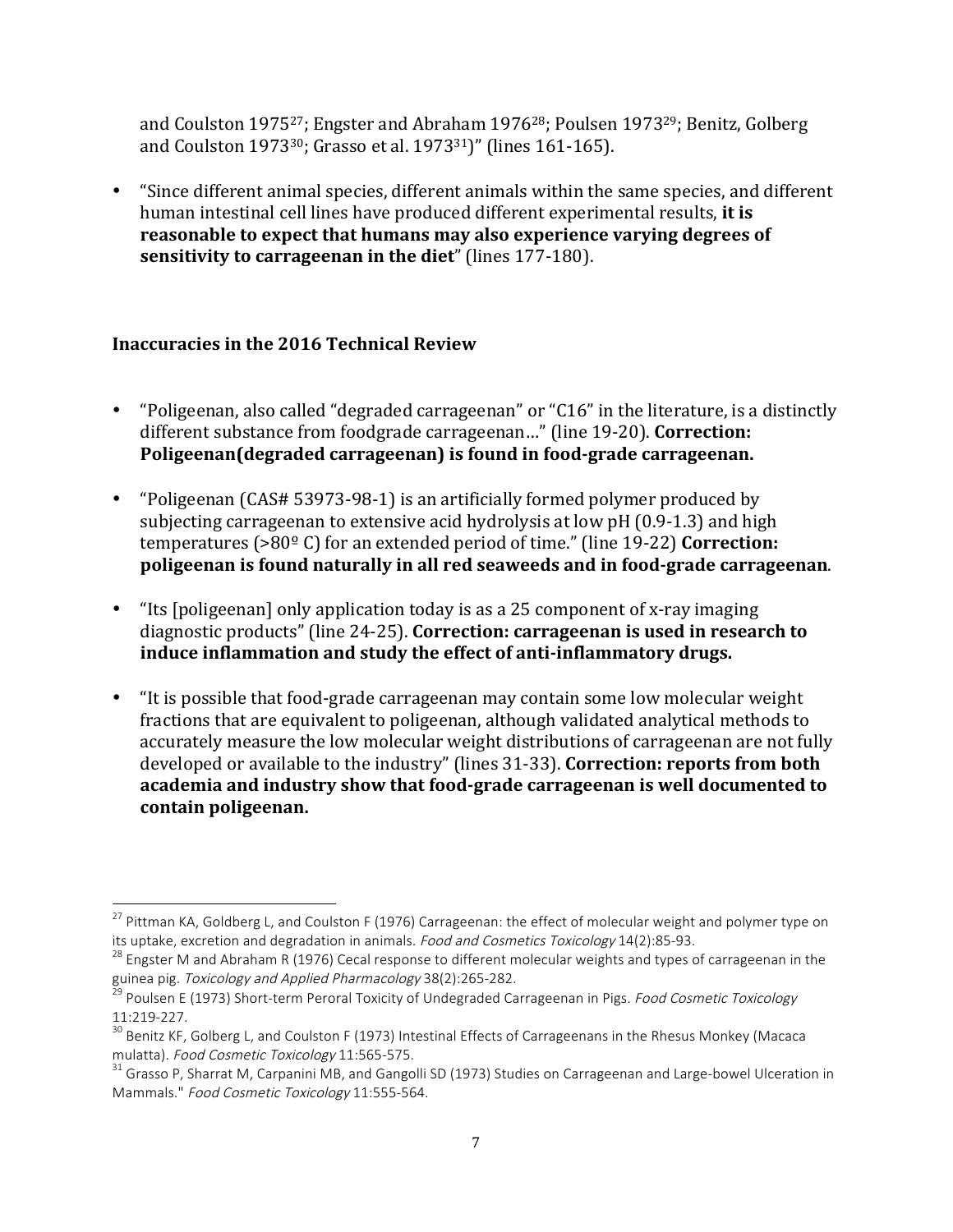#### **Missing Studies in the 2016 Technical Review**

- Marinalg International (2006) Technical Position on Measurements Related to Meeting the EC Molecular Weight distribution Specification for Carrageenan and PES. (Formally available online, but **later removed by the company**. Appendix B in Cornucopia's carrageenan report www.cornucopia.org). **Summary of findings: Degraded carrageenan was found in all food-grade carrageenan samples, but the percentage could not be replicated across different labs.**
- Tobacman JK (2015) The Common Food Additive Carrageenan and the alpha-gal epitope. Journal of Allergy and Clinical Immunology 136(6): 1708-9. **Summary of findings**: The specific chemical composition of carrageenan is immunogenic due to the presence of the galactose-alpha-1,3-galactose bond, which humans do not make. Therefore, the effects of carrageenan occur in all individuals and are independent of the molecular weight of the carrageenan ingested, although more harmful effects occur from low molecular weight carrageenan.
- Coleman MR and Coleman MT (2015) "Dairy-free" dietary substitute, abdominal pain, and weight loss. *Clinical Medical Reviews and Case Reports* 2:8. **Summary of findings**: Elimination of carrageenan-containing almond milk from the diet of a patient that had substituted it for cow's milk several months prior resulted in stabilization of weight and resolution of abdominal pain.
- Jung TW, Lee SY, Hong HC, Choi HY, Yoo JH, Baik SH, and Choi KM (2014) AMPK activator-mediated inhibition of endoplasmic reticulum stress ameliorates carrageenan-induced insulin resistance through the suppression of selenoprotein P in HepG2 hepatocytes. *Molecular and Cellular Endocrinology* 382(1):66-73. **Summary of findings**: Carrageenan causes inflammation through toll-like receptor 4, which plays an important role in insulin resistance and type 2 diabetes mellitus. Carrageenan induces endoplasmic reticulum (ER) stress in a time- and dose-dependent manner.
- Bhattacharyya S, Feferman L, and Tobacman JK (2014) Regulation of Chondroitin-4-Sulfotransferase (CHST11) Expression by Opposing Effects of Arylsulfatase Bon BMP4 and Wnt9A. *Biochim Biophys Acta* 1849(3): 342-352. **Summary of findings**: Exposure to the common food additive carrageenan, which reduces ARSB activity, reduced expression of bone morphogenetic protein (BMP)-4 in colonic epithelium and increased Wnt9A expression and Wnt/β-catenin signaling.
- Bhattacharyya S, Feferman L, and Tobacman JK (2014) Increased Expression of Colonic Wnt9A through Sp1-mediated Transcriptional Effects involving Arylsulfatase B. Chondroitin 4-Sulfate, and Galectin-3 *The Journal of Biological Chemistry* 289(25): 17564-17575. **Summary of findings**: Mechanism by which Wnt expression was increased by carrageenan exposure was unknown. Extracellular events can regulate transcription through changes in arylsulfatase B and chondroitin 4-sulfation.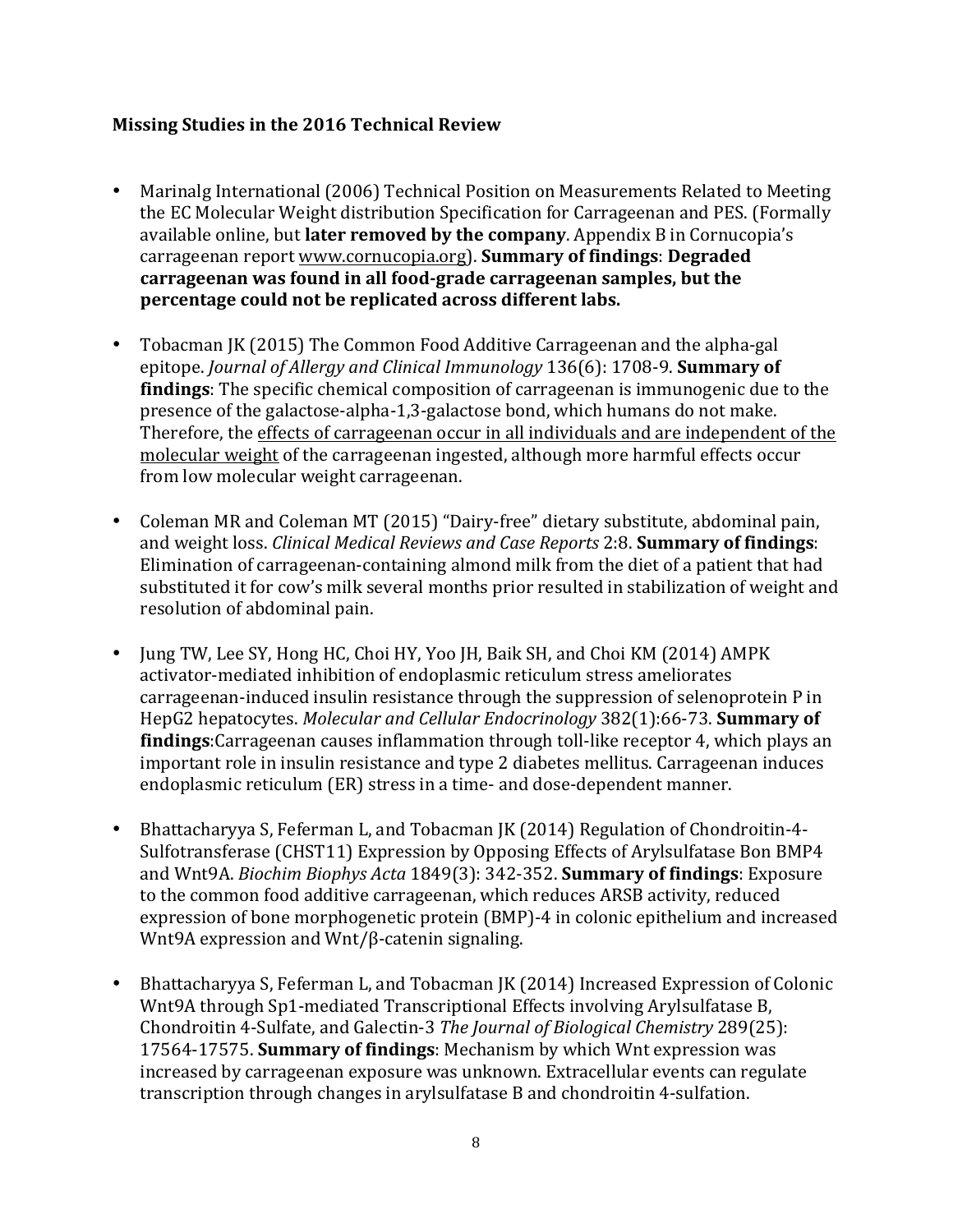- Yang B, Bhattacharyya S, Linhardt R and Tobacman JK (2012) Exposure to common food additive carrageenan leads to reduced sulfatase activity and increase in sulfated glycosaminoglycans in human epithelial cells. *Biochimie* 94(6): 1309-16. **Summary of findings**: Exposure to small amounts of food-grade carrageenan reduces the activity of sulfatase enzymes, which are critical for many vital cellular processes.
- Bhattacharyya S, Dudeja PK and Tobacman JK (2010) Tumor necrosis factor alphainduced inflammation is increased but apoptosis is inhibited by common food additive carrageenan. *Journal of Biological Chemistry* 285(50): 39511-22. **Summary of findings**: This study examines the particular mechanisms by which food-grade carrageenan cause inflammation.
- Bhattacharyya S, Gill R, Chen ML, Zhang F, Linhardt RJ, Dudeja PK and Tobacman JK (2008) Toll-like receptor 4 mediates induction of the Bcl10- NFkappaB-interleukin-8 inflammatory pathway by carrageenan in human intestinal epithelial cells. *Journal of Biological Chemistry* 283(16): 10550-8. **Summary of findings**: Exposure of human colonic epithelial cells in tissue culture to small quantities of food-grade carrageenan was associated with changes in molecular signaling pathways that resemble the changes found in human colonic polyps. Untreated polyps can develop into colon cancer.
- Bhattacharyya S, Borthakur A, Dudeja PK and Tobacman JK (2008) Carrageenan induces cell cycle arrest in human intestinal epithelial cells in vitro. *Journal of Nutrition* 138(3): 469-75. **Summary of findings**: Exposure of human colonic epithelial cells in tissue culture to small quantities of undegraded (food-grade) carrageenan produced an increase in cell death with cell cycle arrest, effects that can contribute to ulcerations.
- Bhattacharyya S, Borthakus A, Dudeja PK and Tobacman JK (2007) Carrageenan reduces bone morphogenetic protein-4 (BMP4) and activates the Wnt/ beta-catenin pathway in normal human colonocytes. *Digestive Diseases and Sciences* 52(10): 2766-74. **Summary of findings**: This study identified mechanisms by which food-grade carrageenan influences the development of human intestinal polyps. Untreated intestinal polyps can develop into colon cancer.
- Suzuki J, Na HK, Upham BL, Chang CC and Trosko JE (2000) Lambda-carrageenaninduced inhibition of gap-junctional intercellular communication in rat liver epithelial cells. *Nutrition and Cancer* 36(1): 122-8. **Summary of findings**: Carrageenan functions as a tumor-promoting chemical by inhibiting GJIC (Gap-junctional intercellular communication is believed to help healthy cells fight cancer). The data revealed inhibition of GJIC by carrageenan similar to that by the well-documented tumor promoter phorbol ester.
- Corpet DE, Taché S, and Préclaire M (1997) Carrageenan given as a jelly does not initiate, but promotes the growth of aberrant crypt foci in the rat colon. *Cancer Letters*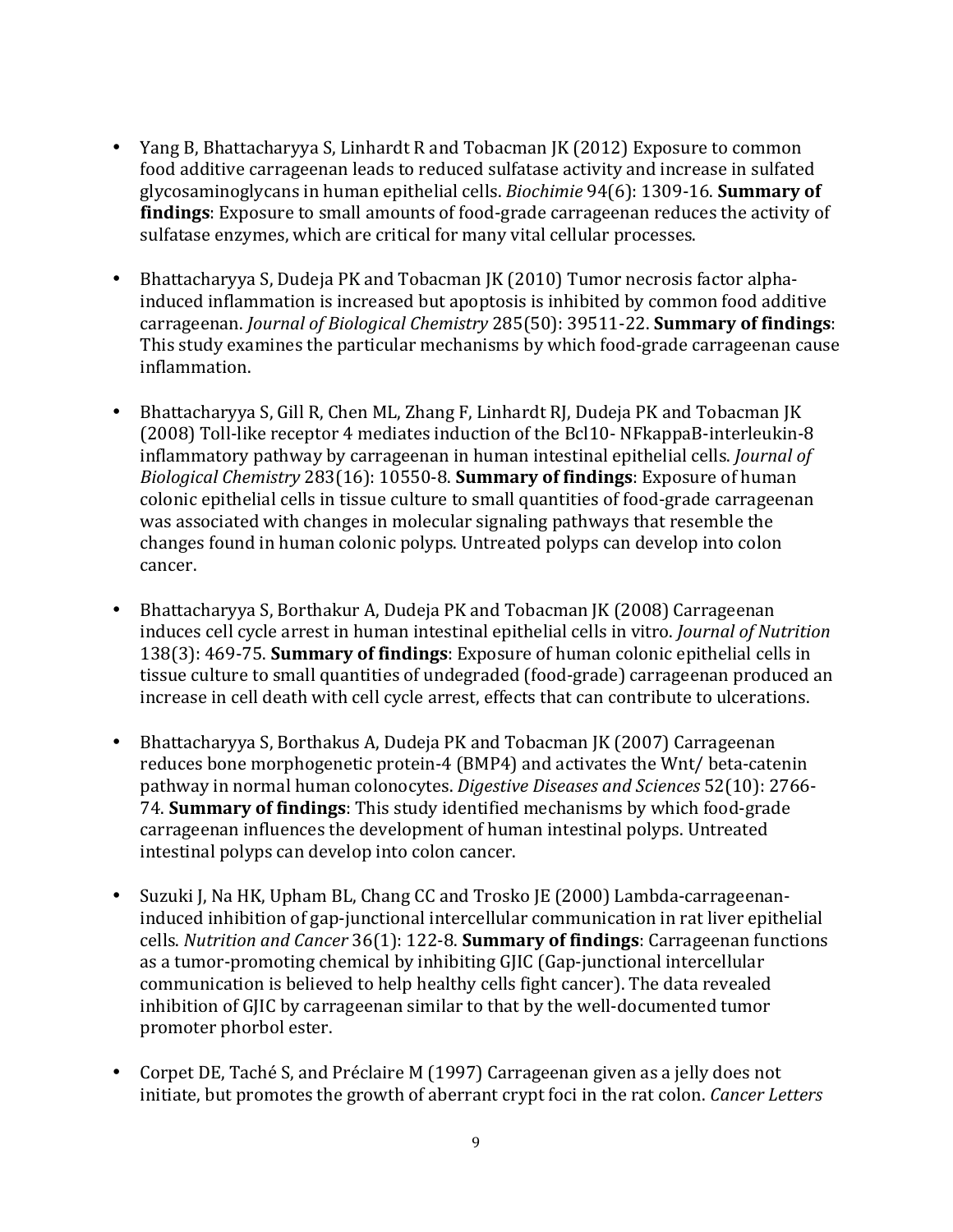114:53–55. **Summary of findings**: Consumption of food-grade carrageenan promotes the growth of aberrant crypt foci in the rat colon. Aberrant crypt foci are abnormal glands in the colon that are precursors to polyps and are one of the earliest changes seen in the colon that may lead to cancer.

- Calvert RJ and Reicks M (1988) Alterations in colonic thymidine kinase enzyme activity induced by consumption of various dietary fibers. Proceedings of the Society for Experimental Biology and Medicine 189:45-51. **Summary of findings**: Researchers examined the reported effects of various dietary fibers on chemically induced colon carcinogenesis in rats. This study found a four-fold increase in thymidine kinase activity (a measure for malignant disease) in colonic mucosa following exposure to food-grade carrageenan. No differences were found following exposure to guar gum, a food additive used as an alternative to carrageenan.
- Arakawe S, Okumua M, Yamada S, Ito M, Tejima S (1986) Enhancing effect of carrageenan on the induction of rat colonic tumors by  $1,2$ -dimethylhydrazine and its relation to ß-glucuronidase activities in feces and other tissues. *Journal of Nutritional Science and Vitaminology* 32:481–485. **Summary of findings**: Higher rates of tumors were found in rats fed undegraded carrageenan in the diet.
- Watt I and Marcus R (1981) Danger of carrageenan in foods and slimming recipes. The Lancet 317(8215): 338. Letter to The Lancet: Scientists repeat their concern with the use of carrageenan in food in a letter to The Lancet.
- Watt J and Marcus R (1980) Potential hazards of carrageenan. *The Lancet* 315(8168): 602-603. Letter to The Lancet: The authors of published research showing increased rates of ulcerative colitis-like disease in laboratory animals given food-grade carrageenan wrote the letter to The Lancet. Highly respected, The Lancet is one of the world's leading medical journals. The scientists express their concern with the safety of carrageenan in food.
- Watanabe K, Reddy BS, Wong CQ, Weisburger JH (1978) Effect of dietary undegraded carrageenan on colon carcinogenesis in F344 rats treated with azoxymethane or methylnitrosourea. *Cancer Research* 38:4427-4430. **Summary of findings**: This study found higher rates of tumors in rats fed undegraded carrageenan in the diet.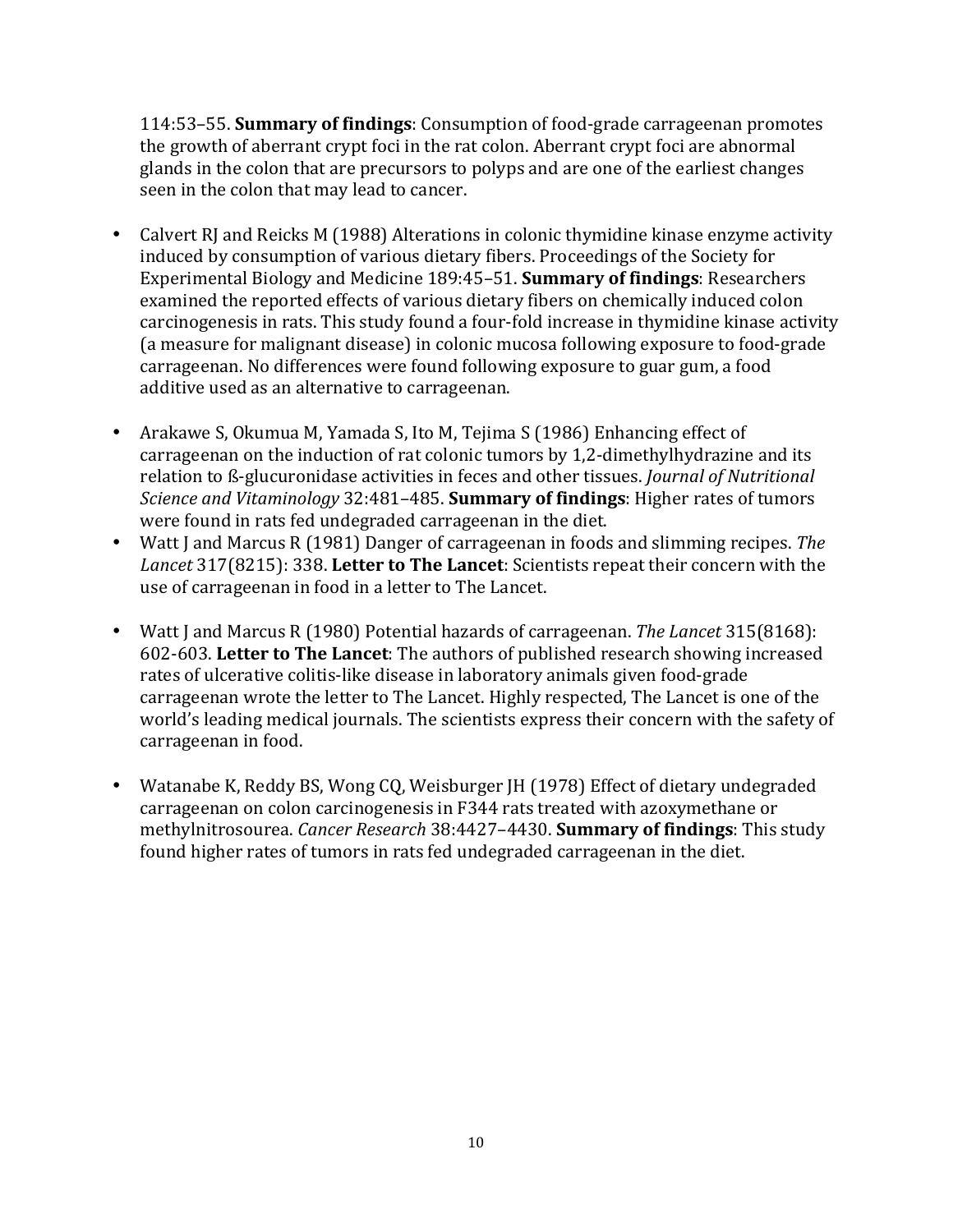#### **Past NOSB Actions and Deliberations**

 

During the last Sunset Review in 2012, the NOSB received comments from both the scientific community and the public concerning carrageenan's impact on human health. Industry critiqued research methodology used in publically funded studies and claimed that results were not always consistent with how carrageenan behaves when ingested in food. The NOSB stated they could not thoroughly investigate these issues within the short period of time between the Sunset announcement and the vote to renew.

#### Since this time, all of industry's criticisms of publically funded research have been addressed and, based on industry talking points, the handling subcommittee has attempted to discredit the public research/researchers.

The Handling Subcommittee commissioned a Limited Scope Technical Report, completed by OMRI and released to the public in March 2016, **however the authors were not** disclosed. The scientific community's preeminent public researcher on carrageenan **was not consulted for any information in researching the TR** [Tobacman, personal communication].

Even after the TR was released the Handling Subcommittee incorrectly stated "We are troubled that the research showing inflammation and glucose intolerance is all from one research team and has not been replicated. We hope that in the next few months before we vote more conclusive research replication or rebuttal will help inform our decision."

This statement is woefully inaccurate. Even the TR (which is missing some published research) sites dozens of scientists and articles showing harm from food-grade **carrageenan**. Yes, Dr. Tobacman's group was the first to evaluate how the inflammatory effects of carrageenan inhibit insulin signaling and cause insulin resistance. However, other investigators have published effects of carrageenan on inhibition of insulin signaling (Jung) et al, Molecular Cell Endocrinology 2014<sup>32</sup>), and investigators in the NIH-supported Mouse Metabolic Phenotyping Center at Vanderbilt demonstrated the impact of carrageenan exposure on responses to insulin in hyperinsulinemic-euglycemic mouse studies (Bhattacharyya, Journal of Diabetes Research, 2015.)<sup>33</sup>

 $32$  Jung TW, Lee SY, Hong HC, Choi HY, Yoo JH, Baik SH, and Choi KM (2014) AMPK activator-mediated inhibition of endoplasmic reticulum stress ameliorates carrageenan-induced insulin resistance through the suppression of selenoprotein P in HepG2 hepatocytes. Molecular and Cellular Endocrinology 382(1):66-73.

<sup>&</sup>lt;sup>33</sup> Bhattacharyya S, Feferman L, Unterman T, Tobacman JK. (2015) Exposure to common food additive carrageenan alone leads to fasting hyperglycemia and in combination with high fat diet exacerbates glucose intolerance and hyperlipidemia without effect on weight. Journal of Diabetes Research:513429. doi: 10.1155/2015/513429.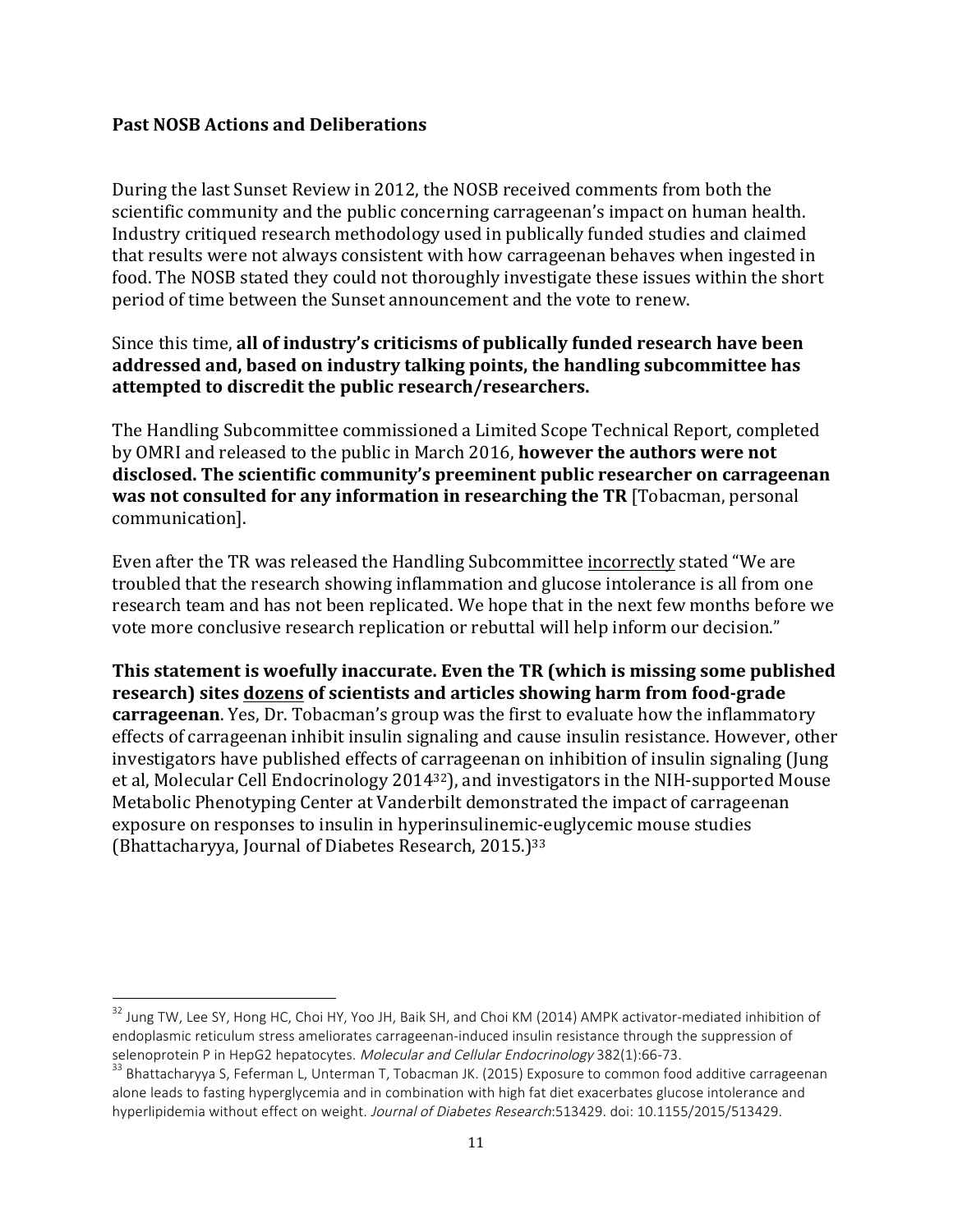#### **The Handling Subcommittee is Repeating Industry Propaganda**

In addition, studies of carrageenan feeding in infant pigs conducted by industry researchers detected glycosuria in 4 out of 12 of the animals (Weiner et al, Food and Chemical Toxicology, 2015).<sup>34</sup> Studies conducted decades ago by industry scientists at Albany Medical College showed elevated blood sugars and reduced hepatic glycogen stores, consistent with diabetes.<sup>35</sup> Investigators in Germany (Drs. Wagner and Stefan University of Tuebingen) are currently examining the impact of carrageenan on glucose tolerance and insulin resistance in an ongoing clinical study.<sup>36</sup> **Tobacman's group has been funded by the American Diabetes Association** to detect the impact of the no-carrageenan diet on glucose tolerance in prediabetic patients. Other investigators have reported induction of diabetes by carrageenan in an animal model (Baek, Diabetes, 1991).<sup>37</sup>

The Handling Subcommittee also stated "It is also worth noting that in the time since the last review the World Health Organization JECFA committee re-evaluated carrageenan for use in infant formula and changed their opinion on restricting its use to have an unrestricted status." This determination was based largely on the *flawed* industry **study of carrageenan intake in infant pigs** (Weiner et al, Food Chemical Toxicology, 2015.)38

**Flaws in this study include**: 1) use of infant pigs in which the innate immune response to carrageenan is expected to be less than in humans, since pigs make the alpha-1,3galactosyltransferase enzyme and the galactose-alpha-1,3-galactose bond of carrageenan is not immunogenic in the pig; 2) onset of the study was after ingestion of maternal colostrum and maternal feeding for an unspecified, and variable number of days in the study animals; 3) antibiotics and iron supplements were given prior to and throughout the 28-day carrageenan feeding; 4) several "incidental" deaths occurred with no explanation; 5) soft and/or watery feces were increased in the carrageenan-treated animals; 6) glycosuria occurred in  $4/12$  animals; 7) rectal weight was significantly reduced in males; 8) weights, which were reported without ranges or standard deviations, were unusually high (all over 10 kg) at Study Day 28, suggesting that the animals were at least 5 weeks old, and therefore had entered the study closer to the age of weaning, expected to be at day 19.4 after birth; 9) histopathology demonstrates differences between control and carrageenan-treated tissues, including increased inflammatory infiltrate in the lamina propria and reduced colonic

<sup>&</sup>lt;sup>34</sup> Weiner ML et al (2015) An infant formula toxicity and toxicokinetic feeding study on carrageenan in preweaning piglets with special attention to the immune system and gastrointestinal tract. Food and Chemical Toxicology

<sup>77:120-131.&</sup>lt;br><sup>35</sup> Abraham R, Benitz KF, Mankes R, and Rosenblum I (1985) Chronic and Subchronic Effects of Various Forms of<br>Carrageenan in Rats*. Ecotoxicology and Environmental Safety* 10: 173-183.

 $^{36}$  https://clinicaltrials.gov/ct2/show/NCT02629705. Last accessed on March 23, 2016.<br> $^{37}$  Baek HS and Yoon Jw (1991) Direct involvement of macrophages in destruction of beta-cells leading to development of diabetes

 $38$  Weiner ML et al (2015) An infant formula toxicity and toxicokinetic feeding study on carrageenan in preweaning piglets with special attention to the immune system and gastrointestinal tract. Food and Chemical Toxicology 77:120-131.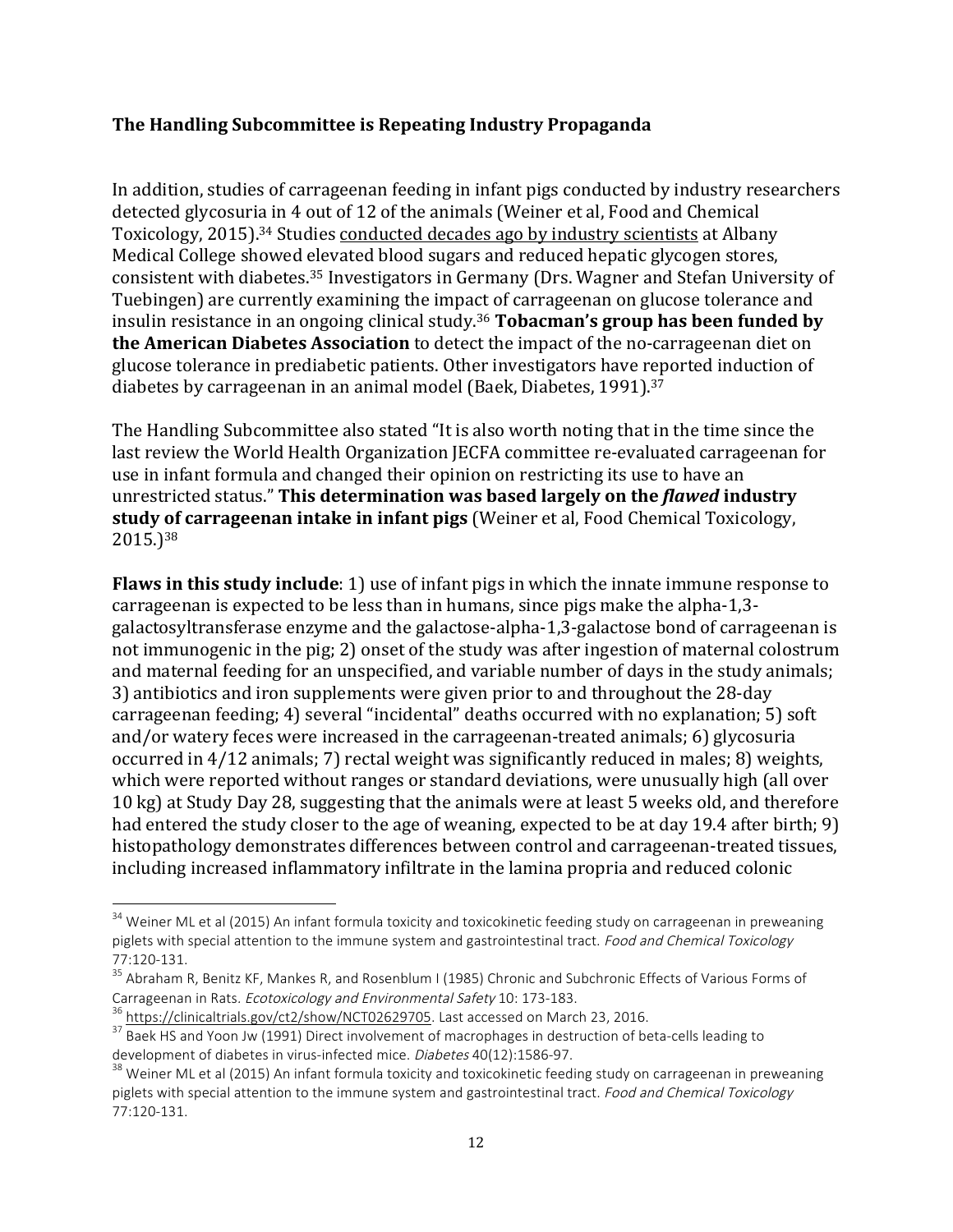haustrations, and 10) absence of any long-term data. The essential chemical structure of carrageenan contains the immune epitope galactose-alpha-1,3,-galactose which is not made by human cells and stimulates immune responses, including rejection of transplanted tissue from other mammals, except Old World apes.

#### Hence, the feeding studies performed in pigs by industry are irrelevant in this regard, since carrageenan is not anticipated to stimulate the innate immune **response in the pigs.**

The 28-day pig feeding study was not conducted rigorously, and **the report obfuscates differences between the carrageenan-exposed and control groups.** This 28-day study is inadequate to justify prolonged feeding of carrageenan-containing formula to millions of babies. Finally, a previous, industry-supported study in infant baboons did not examine long-term effects or effects on immunity (McGill, Gastroenterology, 1977).<sup>39</sup> Increased colonic pathology was identified in the carrageenan-treated animals, including increases in crypt abscesses and hyperemia of the colonic mucosa after 112 days.

#### In Reference to Specific Questions Posed by the Handling Subcommittee

1) If humans have varying degrees of sensitivity to carrageenan in the diet, is that enough reason to prohibit it in all organic foods? Humans are also sensitive to gluten, dairy, legumes, and many other foods; is that a reason to keep them out?

- The effects of carrageenan on human health have been studied in depth over the past several decades. The chemical structure of carrageenan and the interaction with the TLR4 receptor indicate the likelihood that carrageenan's effects are attributable to fundamental biological characteristics of [all] humans.
- Industry has tried for decades to differentiate between harmful effects **attributable to low molecular weight poligeenan** vs. high molecular weight carrageenan. Now, there is an attempt by industry to distinguish a low molecular weight tail of carrageenan from poligeenan. These distinctions are absurd. Carrageenan is composed of disaccharide units, similar to the structure of chondroitin sulfate or heparin. Molecular weight may vary for these sulfated glycosaminoglycans depending on the number of disaccharide units. The disaccharide units of poligeenan, or carrageenan, or the low molecular weight tail of carrageenan are the same.
- Food-grade carrageenan contains some lower molecular weight forms naturally, and the amount increases due to processing, heat, acid, intestinal **bacteria, and mechanical processing, such as chewing.**

<sup>&</sup>lt;sup>39</sup> McGill HC Jr., McMahan CA, Wigodsky HS, *et al*. (1977) Carrageenan in formula and infant baboon development. Gastroenterology 73:512-517.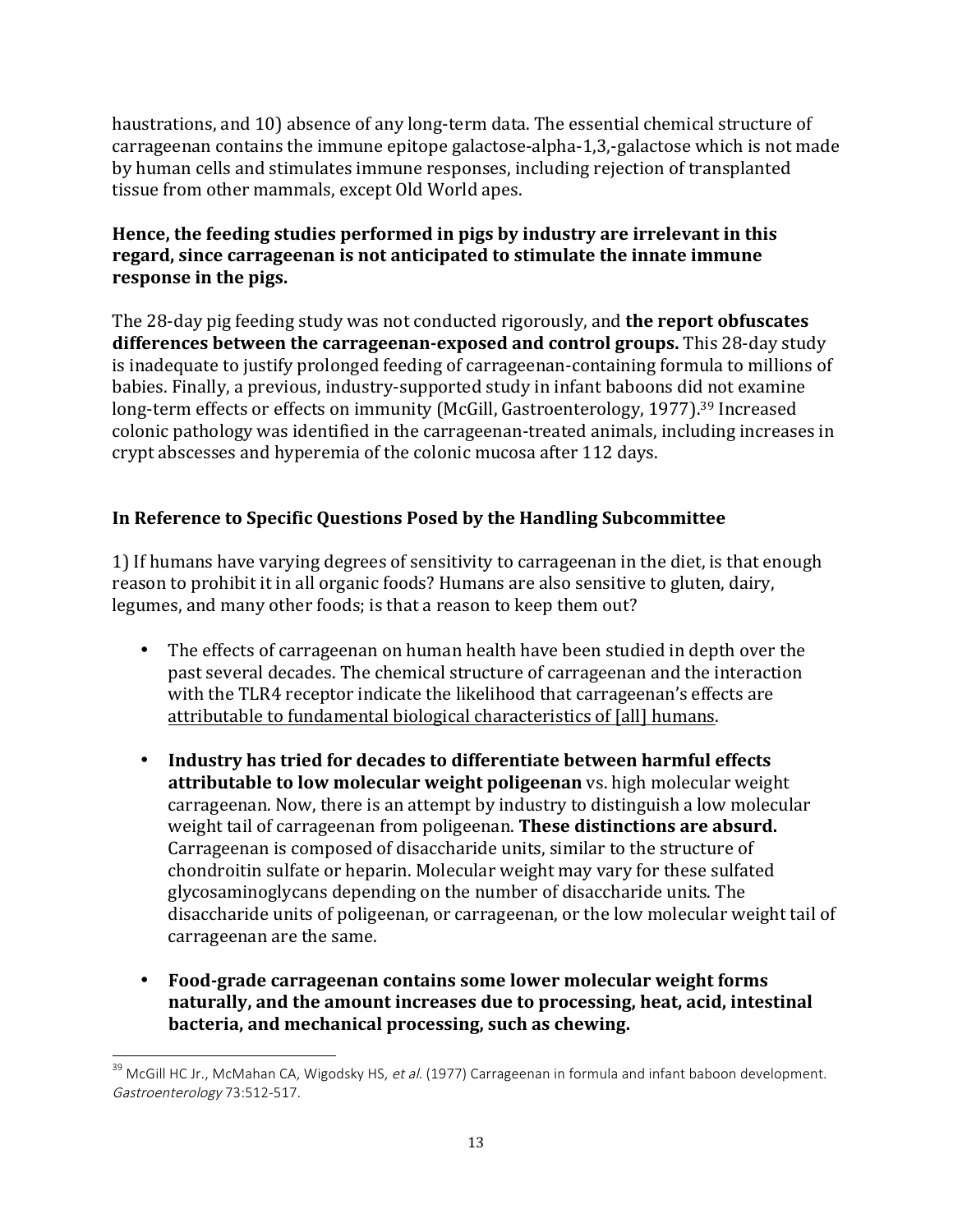#### **Carrageenan is Not Essential**

Many brands are now using the lack of carrageenan in their formulations as a marketing tool. Over the past five years, a number of prominent companies have announced **they have or will soon remove carrageenan from their product lines.** These companies include WhiteWave, one of the largest marketers of organic/natural foods in the country. However, as of April 2016, Whitewave's Horizon organic low-fat sour cream and cottage cheese still have carrageenan. They have removed it from many of their other products, including Tuberz yogurt for children, chocolate milk, and whipping cream.

In response to growing marketplace concern, the following companies have completely removed carrageenan from their product lines: Almond Breeze®, Amazing Grass Kidz Superfood®, Annie's®, Califia Farms®, and Good Karma®. So Delicious® (also owned by WhiteWave) has removed it from their refrigerated coconut milk, but not their shelf-stable selections. 

In other cases, companies continue to defend its safety, frequently posting biased information, supplied by lobbyists to the carrageenan industry, on their websites.

Organic Valley is working to remove it from their product lines. In November 2012, they reformulated their eggnog to be carrageenan-free. They also removed it from there chocolate milk. As of April, 2016, the only remaining Organic Valley product with carrageenan is heavy whipping cream that is "ultra-pasteurized", whereas its heavy whipping cream that is labeled "pasteurized" (standard high temperature short time  $pasteurization - HTST)$  does not.

The Cornucopia Institute's webpage (www.cornucopia.org), on the "Reports" tab, has the latest resources on carrageenan in products, including a buyers guide to help families choose products without carrageenan.